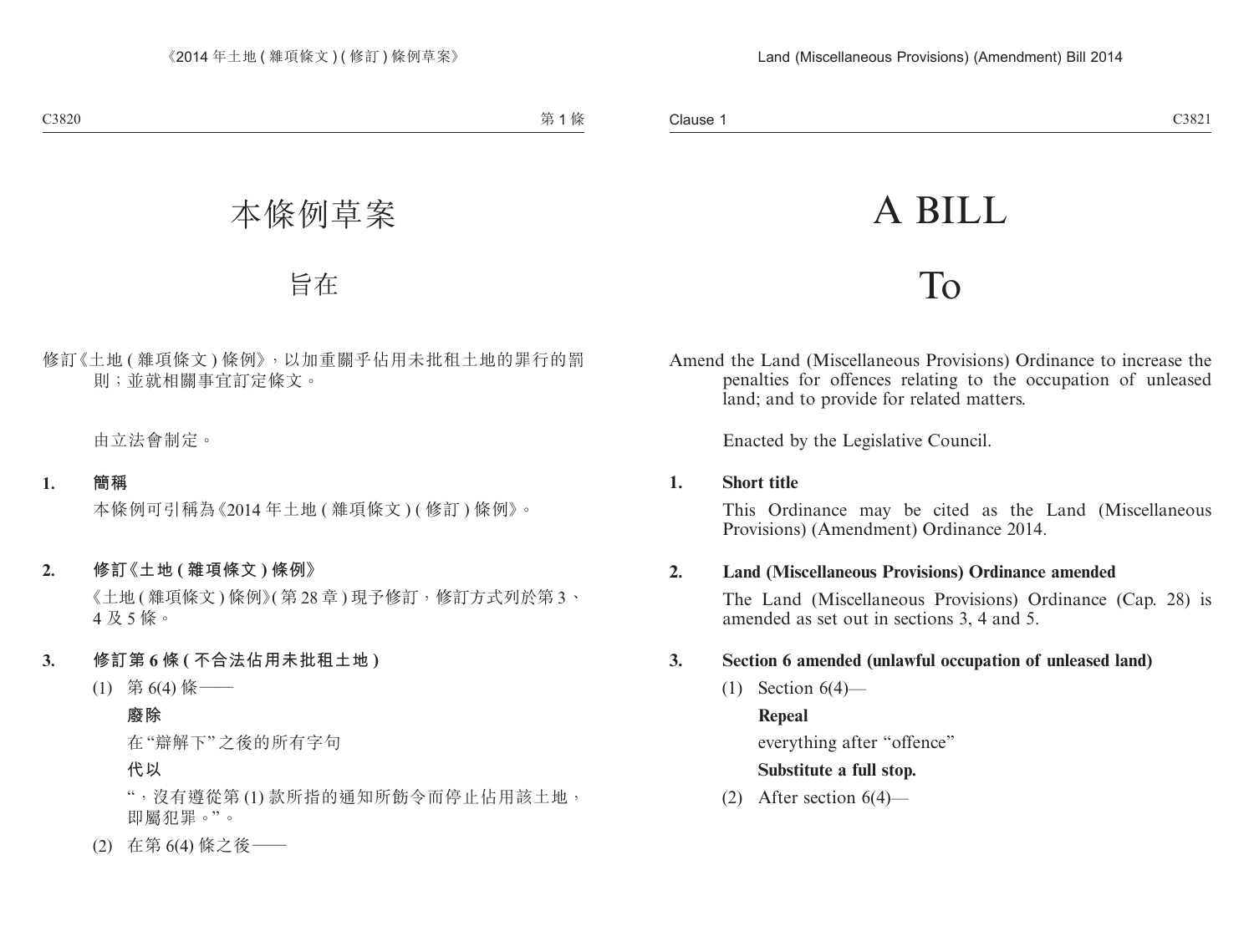Clause 3

#### **Add**

- "(4AA) A person who is guilty of an offence under subsection (4) is liable—
	- (a) on the first occasion on which the person is convicted of the offence, to a fine of \$500,000 and to imprisonment for 6 months and, in the case of a continuing offence, to a further fine of \$50,000 for each day during which the offence continues; and
	- (b) on each subsequent occasion on which the person is convicted of the offence, to a fine of \$1,000,000 and to imprisonment for 6 months and, in the case of a continuing offence, to a further fine of \$100,000 for each day during which the offence continues.".
- $(3)$  Section  $6(4A)$ —

#### **Repeal**

everything after "offence"

#### **Substitute a full stop.**

(4) After section  $6(4A)$ —

#### **Add**

- "(4B) A person who is guilty of an offence under subsection (4A) is liable—
	- (a) on the first occasion on which the person is convicted of the offence—
		- (i) if the contravening act is done for the purpose of disposing of the structure for the gain of the person or another (*gainful purpose*)—to a fine of \$2,500,000 and to imprisonment for 1 year; or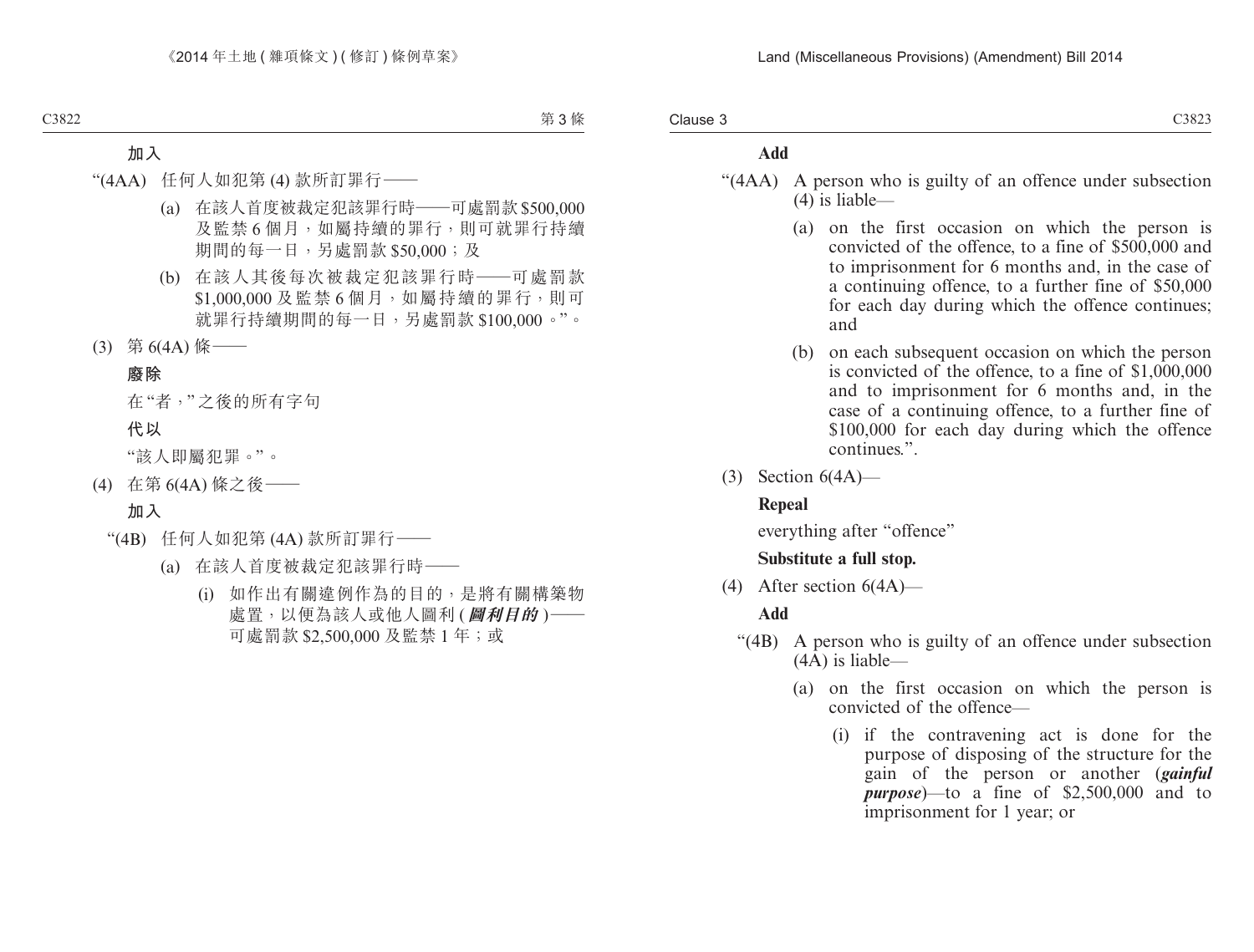- (ii) if the contravening act is done for any other purpose—to a fine of \$500,000 and to imprisonment for 6 months; and
- (b) on each subsequent occasion on which the person is convicted of the offence—
	- (i) if the contravening act is done for a gainful purpose—to a fine of \$5,000,000 and to imprisonment for 1 year; or
	- (ii) if the contravening act is done for any other purpose—to a fine of \$1,000,000 and to imprisonment for 6 months.".
- (5) After section  $6(5)$ —

#### **Add**

- "(6) In any court proceedings for an offence under subsection  $(4)$  or  $(4A)$ , the court may, on application by the Authority or on the court's own initiative, order the person convicted of the offence to pay the cost mentioned in subsection (5).
	- (7) The cost mentioned in subsection (5) may be recovered from or ordered against a person in addition to any penalty imposed on the person under subsections  $(AAA)$  and  $(4B)$  for the offence.".

#### **4. Section 7 amended (prohibition of removal of earth, turf or stone from unleased land)**

Section 7(4)—

## **Repeal**

"\$5,000"

#### **Substitute**

"\$250,000".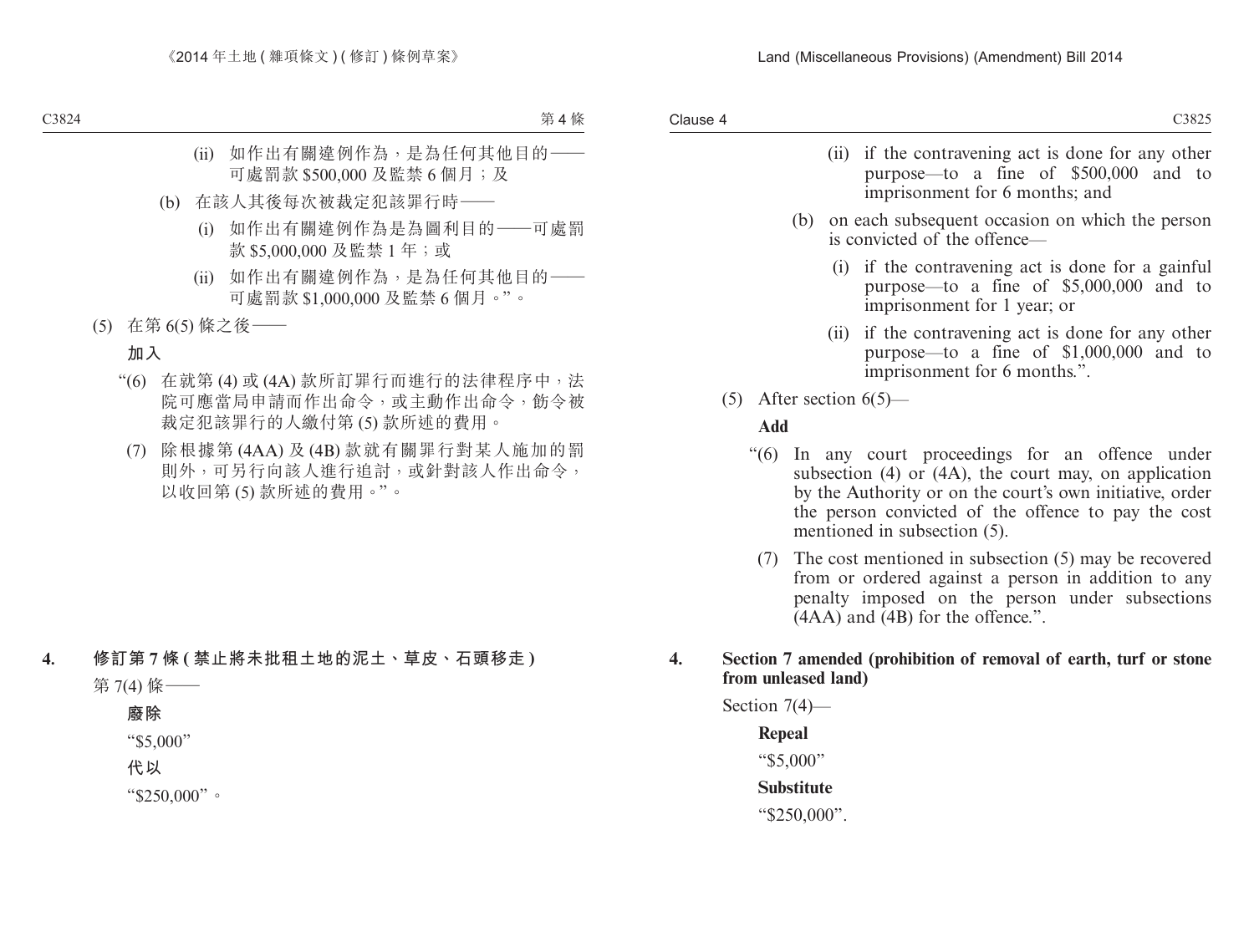Clause 5

| 5. | <b>Schedule amended (designated Authorities)</b> |
|----|--------------------------------------------------|
|    | The Schedule, column headed "Section"—           |
|    | Repeal                                           |
|    | " $6(4A)$ and                                    |
|    | $6(5)$ "                                         |
|    | <b>Substitute</b>                                |
|    | " $6(4A)$                                        |
|    | $6(5)$ and                                       |
|    | $6(6)$ ".                                        |
|    |                                                  |